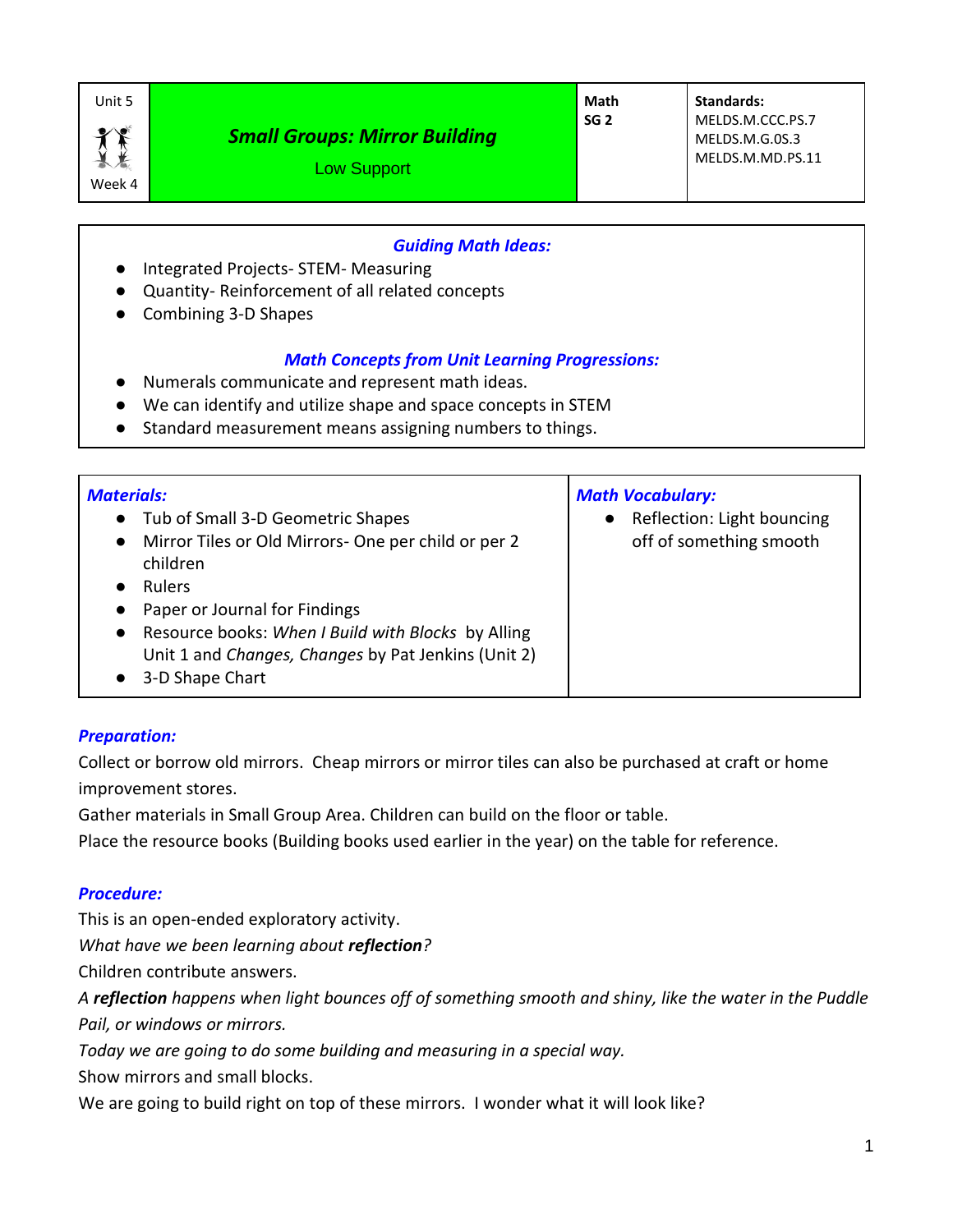[Assign partners or have children build individually].

*Building up these towers reminds me a little bit of the Tall Tree Trees we made or the pile of creatures in the Napping House!*

*When you finish building, observe the way your mirror reflects the blocks. What does it look like? It would be fun to count how many blocks high your structure is and record it on our Small Group paper. You can also measure your structure before you break it down and build another one.*

*Here are some rulers and some paper for you to record your work. One idea is to draw a picture of your structure and then write how tall it is. I'll be around to help you if you need me.* 

Children will use a wide range of skills as they think about how to measure their structures. As children build, some will experiment with measuring, drawing and counting. Some children will focus on stacking blocks. Some may write numerals. Others may identify numerals. Others will experiment with how to measure-- holding the ruler next to their structure, making marks, imitating measurement activities they have seen. All of these skills are foundational to the complex skill of measurement (See Strategies Below)

Be sure to name the different 3-D blocks accurately and observe children's identification skills. Refer to your 3-D shape chart, introduced in Units 1 and 2.

Use the books as resources and ideas for children as they create structures and towers.

Observe and support children's measuring and counting skills.

Take pictures of the structures before cleaning up.

## *Strategies to Provoke Math Thinking:*

- Using Reflection as a Teaching Tool: The visual effects of mirrors enhances learning and piques children's interests. Perspective and iteration (repetition) of objects in the mirror connect to art. Many Montessori activities include building on or beside mirrors and observing the effect. What other surfaces in your classroom are reflective and could be used in creative ways?
- Standard Measurement: Experimenting with measurement tools started in Unit 2 and will continue though Unit 6. Mastery of the processes of standard measurement, takes years to develop beyond surface understandings. Some experts say children are ages 8 or 9 before having genuine understanding. Why? Measurement includes complex ideas about units, which change according to the tools used. Different systems of measurement are used in different contexts. Some measurements are additive (putting 1 cup of water into 1 cup of flour does not give us 2 cups of dough); some are cumulative. Plan regular activities in measurement to give children the chance to feel comfortable with tools, to imitate the steps of measurement and to solidify their understanding that measurement means assigning a number to the thing that is measured.

# *Adaptations for Additional learning:*

- Building "Challenges" Pair up children and give each child a set of the same geometric shapes. Challenge them to create as many different kinds of structures as they can and compare with their partner using identical sets of blocks.
- Mirror building game: Place a barrier such as a folder or box on the table between two children sitting opposite of each other. Using the color spinner, children take turns spinning and selecting